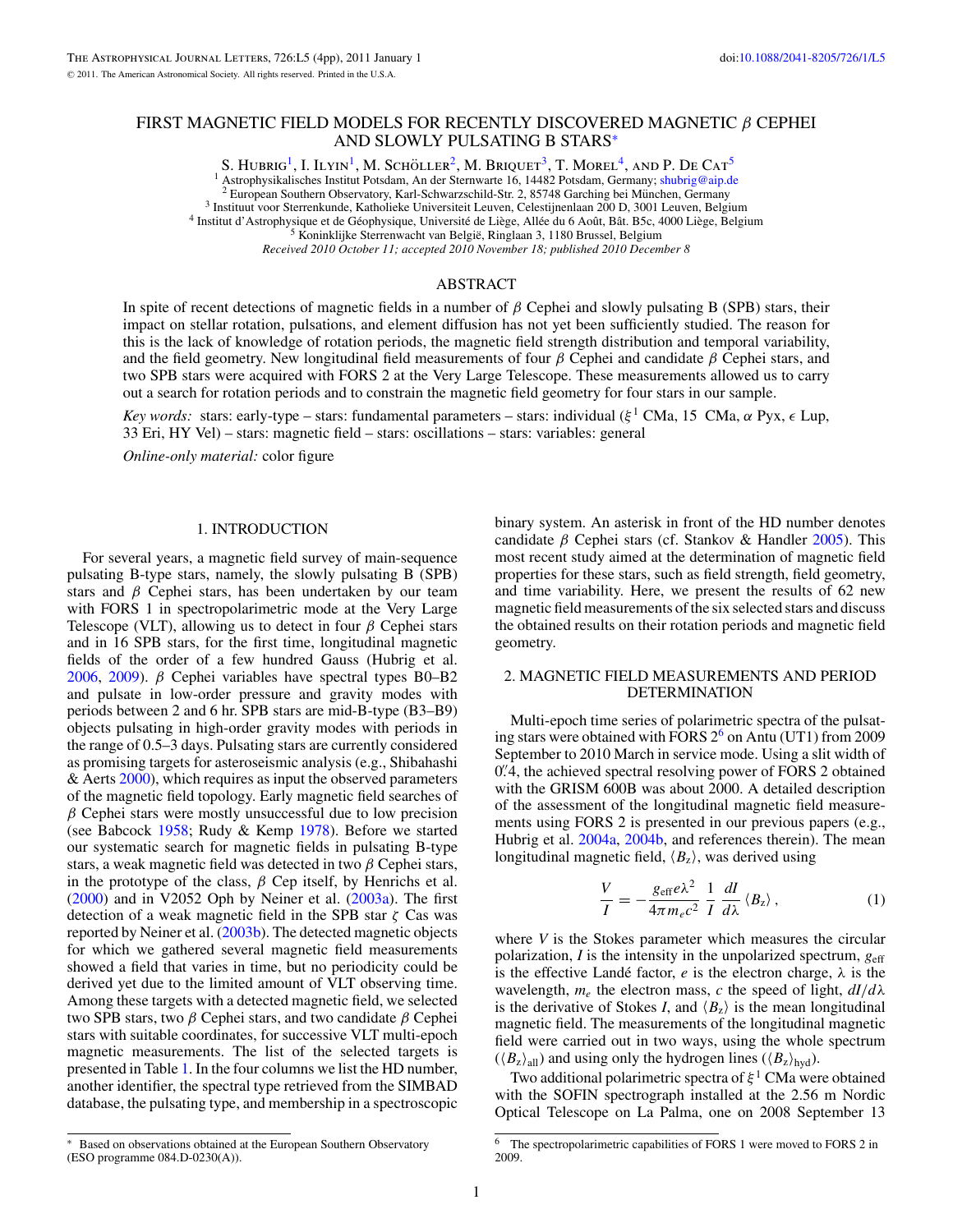**Table 1** The Observed *β* Cephei and SPB Stars

<span id="page-1-0"></span>

| HD      | Other          | Spectral           | Comments        |
|---------|----------------|--------------------|-----------------|
|         | Identifier     | Type               |                 |
| 24587   | 33 Eri         | B5V                | SPB, SB1        |
| 46328   | $\xi^1$ CMa    | B1III              | $\beta$ Cep     |
| 50707   | 15 CMa         | B1Ib               | $\beta$ Cep     |
| *74575  | $\alpha$ Pyx   | B1.5III            | $\beta$ Cep     |
| 74560   | HY Vel         | B3IV               | SPB, SB1        |
| *136504 | $\epsilon$ Lup | B <sub>2IV-V</sub> | $\beta$ Cep, SB |

and another one on 2010 January 1. SOFIN (Tuominen et al. [1999\)](#page-3-0) is a high-resolution echelle spectrograph mounted at the Cassegrain focus of the NOT. The star was observed with the low-resolution camera with  $R = \lambda/\Delta\lambda \approx 30,000$ . We used the 2K Loral CCD detector to register 40 echelle orders partially covering the range from 3500 to 10000 Å with a length of the spectral orders of about 140 Å. Two such exposures with quarter-wave plate angles separated by 90◦ are necessary to derive circularly polarized spectra. The spectra were reduced with the 4A software package (Ilyin [2000\)](#page-3-0).

A frequency analysis was performed on the longitudinal magnetic field measurements  $\langle B_z \rangle$ <sub>all</sub> (which generally show smaller sigmas) available from our previous (Hubrig et al. [2006,](#page-3-0) [2009\)](#page-3-0) and the current studies using a nonlinear least-squares fit of the multiple harmonics utilizing the Levenberg–Marquardt method (Press et al. [1992\)](#page-3-0) with an optional possibility of pre-whitening the trial harmonics. To detect the most probable period, we calculated the frequency spectrum for the same harmonic with a number of trial frequencies by solving the linear least-squares problem. At each trial frequency we performed a statistical test of the null hypothesis for the absence of periodicity (Seber [1977\)](#page-3-0), i.e., testing that all harmonic amplitudes are at zero. The resulting *F*-statistics can be thought of as the total sum including covariances of the ratio of harmonic amplitudes to their standard deviations, i.e., as a signal-to-noise ratio. The *F*-statistics allows to derive the false alarm probability of the trial period based on the *F*-test (Press et al. [1992\)](#page-3-0). Periodicity was found for four out of the studied six stars. The derived ephemeris for the detected periods are

 $\xi^1$  CMa :  $\langle V \& I \rangle^{\text{max}} = \text{MJD} 55140.73332 \pm 0.03794$ + 2*.*17937 ± 0*.*00012*E*  $15 \text{ CMa}: \langle V \& I \rangle^{\text{max}} = \text{MJD} 55168.09911 \pm 0.16667$ + 12*.*64115 ± 0*.*00822*E*  $\alpha$  Pyx :  $\langle V \& I \rangle^{max} = MJD55144.59481 \pm 0.04105$ + 3*.*19779 ± 0*.*00019*E*  $33 \text{ Eri}$  :  $\langle V \& I \rangle^{\text{max}} = \text{MJD} 55123.65285 \pm 0.03243$  $+1.27947 \pm 0.00005E$ .

The logbook of the new FORS 2 and the old, revisited, FORS 1 spectropolarimetric observations is presented in Tables 2 and [3.](#page-3-0) In the first column we indicate the MJD value at mid exposure. The phases of the measurements of the magnetic field, if available, are listed in Column 2. In Columns 3 and 4, we present the longitudinal magnetic field  $\langle B_z \rangle$ <sub>all</sub> measured using the whole spectrum and the longitudinal magnetic field  $\langle B_z \rangle_{\text{hyd}}$  using only the hydrogen lines. Phase diagrams of the data folded with the determined periods are presented in Figure [1.](#page-2-0) The quality of our fits is described by a reduced  $\chi^2$ -value which appears in the four panels of Figure [1.](#page-2-0)

**Table 2** Magnetic Field Measurements of *β* Cephei Stars with FORS 1*/*2 and SOFIN (Marked with an Asterisk)

| MJD                                 | Rotation       | $\langle B_{\rm z} \rangle_{\rm all}$ | $\langle B_{\rm z} \rangle_{\rm hyd}$ |  |  |  |
|-------------------------------------|----------------|---------------------------------------|---------------------------------------|--|--|--|
|                                     | Phase          | (G)                                   | (G)                                   |  |  |  |
|                                     |                | $\xi^1$ CMa                           |                                       |  |  |  |
| 53475.046                           | 0.702          | $282 \pm 42$                          | $280 \pm 44$                          |  |  |  |
| 53506.971                           | 0.351          | $278 \pm 43$                          | $330 \pm 45$                          |  |  |  |
| 54061.325                           | 0.715          | $287 \pm 42$                          | $360 \pm 45$                          |  |  |  |
| 54107.266                           | 0.795          | $312 \pm 43$                          | $319 \pm 46$                          |  |  |  |
| 54114.028                           | 0.898          | $309 \pm 35$                          | $347 \pm 38$                          |  |  |  |
| 54114.182                           | 0.969          | $364 \pm 35$                          | $382 \pm 47$                          |  |  |  |
| 54116.108                           | 0.853          | $307 \pm 45$                          | $276 \pm 58$                          |  |  |  |
| 54155.086                           | 0.738          | $308 \pm 47$                          | $349 \pm 35$                          |  |  |  |
| 54343.371                           | 0.132          | $345 \pm 11$                          | $379 \pm 15$                          |  |  |  |
| 54345.338                           | 0.034          | $366 \pm 11$                          | $400 \pm 12$                          |  |  |  |
| 54345.414                           | 0.069          | $340 \pm 11$                          | $378 \pm 18$                          |  |  |  |
| 54548.982                           | 0.476          | $277 \pm 55$                          | $297 \pm 87$                          |  |  |  |
| 54549.995                           | 0.941          | $380 \pm 37$                          | $332 \pm 55$                          |  |  |  |
| *54722.274                          | 0.991          | $386 \pm 39$                          |                                       |  |  |  |
| 55107.342                           | 0.678          | $229 \pm 30$                          | $302 \pm 44$                          |  |  |  |
| 55109.325                           | 0.589          | $206 \pm 31$                          | $233 \pm 52$                          |  |  |  |
| 55113.224                           | 0.378          | $203 \pm 44$                          | $320 \pm 65$                          |  |  |  |
| 55135.200                           | 0.461          | $213 \pm 39$                          | $240 \pm 59$                          |  |  |  |
| 55150.342                           | 0.409          | $176 \pm 51$                          | $322 \pm 76$                          |  |  |  |
| 55153.340                           | 0.784          | $295 \pm 61$                          | $470 \pm 94$                          |  |  |  |
| 55159.329                           | 0.532          | $207 \pm 29$                          | $254 \pm 41$                          |  |  |  |
| 55163.085                           | 0.256          | $282 \pm 35$                          | $389 \pm 56$                          |  |  |  |
| 55164.092                           | 0.718          | $272 \pm 45$                          | $416 \pm 88$                          |  |  |  |
| 55165.106                           | 0.183          | $301 \pm 39$                          | $431 \pm 64$                          |  |  |  |
| 55168.091                           | 0.553          | $232 \pm 44$                          | $174 \pm 59$                          |  |  |  |
| *55201.279<br>0.781<br>$297 \pm 26$ |                |                                       |                                       |  |  |  |
|                                     |                | $\alpha$ Pyx                          |                                       |  |  |  |
| 54082.341                           | 0.816          | $142 \pm 48$                          | $219 \pm 60$                          |  |  |  |
| 54109.150                           | 0.200          | $132 \pm 50$                          | $184 \pm 60$                          |  |  |  |
| 55107.378                           | 0.362          | $5\pm31$                              | $-29 \pm 48$                          |  |  |  |
| 55118.347                           | 0.792          | $120 \pm 28$                          | $89 \pm 34$                           |  |  |  |
| 55120.351                           | 0.418          | $-14 \pm 26$                          | $-35 \pm 44$                          |  |  |  |
| 55168.167                           | 0.371          | $24 \pm 39$                           | $-26 \pm 68$                          |  |  |  |
| 55171.162                           | 0.308          | $40 \pm 45$                           | $42 \pm 69$                           |  |  |  |
|                                     | $\epsilon$ Lup |                                       |                                       |  |  |  |
| 54344.998                           |                | $-156 \pm 34$                         | $-128 \pm 36$                         |  |  |  |
| 55225.268                           |                | $-130 \pm 94$                         | $-191 \pm 129$                        |  |  |  |
| 55226.272                           |                | $-33 \pm 39$                          | $-40 \pm 52$                          |  |  |  |
| 55227.285                           |                | $-104 \pm 44$                         | $-185 \pm 69$                         |  |  |  |
| 55228.324                           |                | $-7 \pm 42$                           | $7 + 51$                              |  |  |  |
| 55258.206                           |                | $-147\pm46$                           | $-162 \pm 54$                         |  |  |  |
| 55259.260                           | $-105\pm41$    |                                       | $-158 \pm 66$                         |  |  |  |
|                                     | 15 CMa         |                                       |                                       |  |  |  |
| 54107.318                           | 0.085          | $163 \pm 52$                          | $157 \pm 58$                          |  |  |  |
| 54345.372                           | 0.917          | $149 \pm 19$                          | $123 \pm 27$                          |  |  |  |
| 55107.326                           | 0.192          | $86 \pm 26$                           | $113 \pm 55$                          |  |  |  |
| 55109.371                           | 0.354          | $-41 \pm 36$                          | $-130 \pm 52$                         |  |  |  |
| 55112.380                           | 0.592          | $-92 \pm 48$                          | $-88 \pm 74$                          |  |  |  |
| 55150.330                           | 0.594          | $-75 \pm 54$                          | $-49 \pm 78$                          |  |  |  |
| 55159.295                           | 0.304          | $35 \pm 34$                           | $13 \pm 51$                           |  |  |  |
| 55163.101                           | 0.605          | $-25 \pm 39$                          | $-45 \pm 58$                          |  |  |  |
| 55164.104                           | 0.684          | $31 \pm 49$                           | $-24 \pm 61$                          |  |  |  |
| 55165.118                           | 0.764          | $76 \pm 41$                           | $19 \pm 60$                           |  |  |  |
| 55168.104                           | 0.000          | $128 \pm 42$                          | $126 \pm 65$                          |  |  |  |
| 55170.090                           | 0.158          | $138 \pm 52$                          | $90 \pm 120$                          |  |  |  |
| 55171.133                           | 0.240          | $21 \pm 42$                           | $-12 \pm 67$                          |  |  |  |
| 55173.143                           | 0.399          | $-58\pm88$                            | $-64 \pm 122$                         |  |  |  |
| 55177.323                           | 0.730          | 7 ± 33                                | $0 \pm 62$                            |  |  |  |

**Note.** All quoted errors are 1*σ* uncertainties.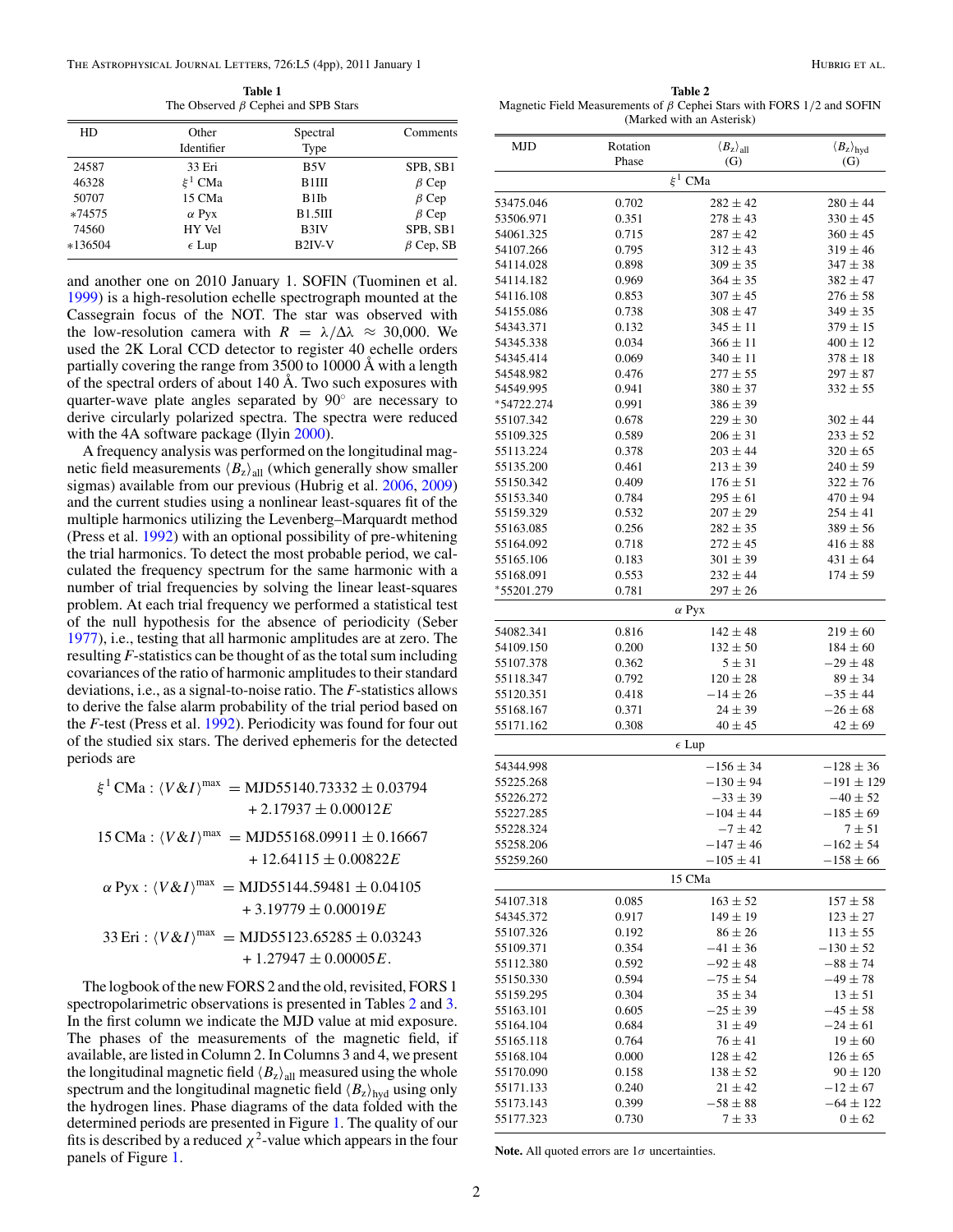<span id="page-2-0"></span>

**Figure 1.** Phase diagrams with the best sinusoidal fit for the longitudinal magnetic field measurements. The residuals (Observed − Calculated) are shown in the lower panels. The deviations are mostly of the same order as the error bars, and no systematic trends are obvious, which justifies a single sinusoid as a fit function. (A color version of this figure is available in the online journal.)

## 3. CHARACTERIZATION OF THE MAGNETIC FIELD GEOMETRY FOR THE STARS WITH DETERMINED PERIODS

The determination of the fundamental parameters and the description of the pulsating properties of all studied stars were presented by Hubrig et al.  $(2009,$  Tables 1(a), (b), and 4). The most simple modeling of the magnetic field geometry is based on the assumption that the studied stars are oblique dipole rotators, i.e., their magnetic field can be approximated by a dipole with the magnetic axis inclined to the rotation axis.

The magnetic dipole axis tilt  $\beta$  is constrained by

$$
r = \frac{\langle B_z \rangle^{\min}}{\langle B_z \rangle^{\max}} = \frac{\cos \beta \cos i - \sin \beta \sin i}{\cos \beta \cos i + \sin \beta \sin i},\tag{2}
$$

so that the obliquity angle  $\beta$  is given by

$$
\beta = \arctan\left[\left(\frac{1-r}{1+r}\right)\cot i\right].\tag{3}
$$

In Table [4,](#page-3-0) we show for each star with detected periodicity in Rows 2 and 3 the mean value  $\overline{\langle B_z \rangle}$  and the amplitude of the field variation  $A_{\langle B_x \rangle}$ . In Row 4, we present *v* sin *i* values published recently by Lefever et al. [\(2010\)](#page-3-0) for *ξ* <sup>1</sup> CMa and 15 CMa and from Hubrig et al. [\(2009\)](#page-3-0) for *α* Pyx and 33 Eri. The radius values in Row 5 were taken from Hubrig et al. [\(2009\)](#page-3-0). The radius of 15 CMa ( $R = 10.0 \pm 1.5$   $R_{\odot}$ ) was derived in the same way as in Hubrig et al. [\(2009\)](#page-3-0) by adopting the values of  $T_{\text{eff}}$  and log g from

Lefever et al.  $(2010)$ . In the last four rows, we list the  $v_{eq}$  and the parameters of the magnetic field dipole models. The polar field strength  $B_d$  in the last row was calculated following Preston [\(1969\)](#page-3-0) using limb darkening parameters from Diaz-Cordoves´ et al. [\(1995\)](#page-3-0).

## 4. DISCUSSION

Using FORS 1/2 and SOFIN longitudinal magnetic field measurements collected in our recent studies, we were able to determine rotation periods and constrain the field geometry of two *β* Cephei stars, one candidate *β* Cephei star and one SPB star. The dipole model provides a satisfactory fit to the data and among the very few presently known magnetic *β* Cephei stars, *ξ* <sup>1</sup> CMa and *α* Pyx possess the largest magnetic fields, with a dipole strength of several kG. Briquet et al. [\(2007\)](#page-3-0) discussed the position of SPB and chemically peculiar Bp stars in the H-R diagram indicating that the group of Bp stars is significantly younger than the group of SPB stars. A similar conclusion was deduced by Hubrig et al.  $(2007)$ , who studied the evolution of magnetic fields in Ap and Bp stars with definitely determined magnetic field geometries across the main sequence. The vast majority of Bp stars exhibit a smooth, single-wave variation of the longitudinal magnetic field during the stellar rotation cycle. These observations are considered as evidence for a dominant dipolar contribution to the magnetic field topology. It is of interest that the study of Hubrig et al. [\(2007\)](#page-3-0) indicates the prevalence of larger obliquities *β*, namely, *β>*60◦, in more